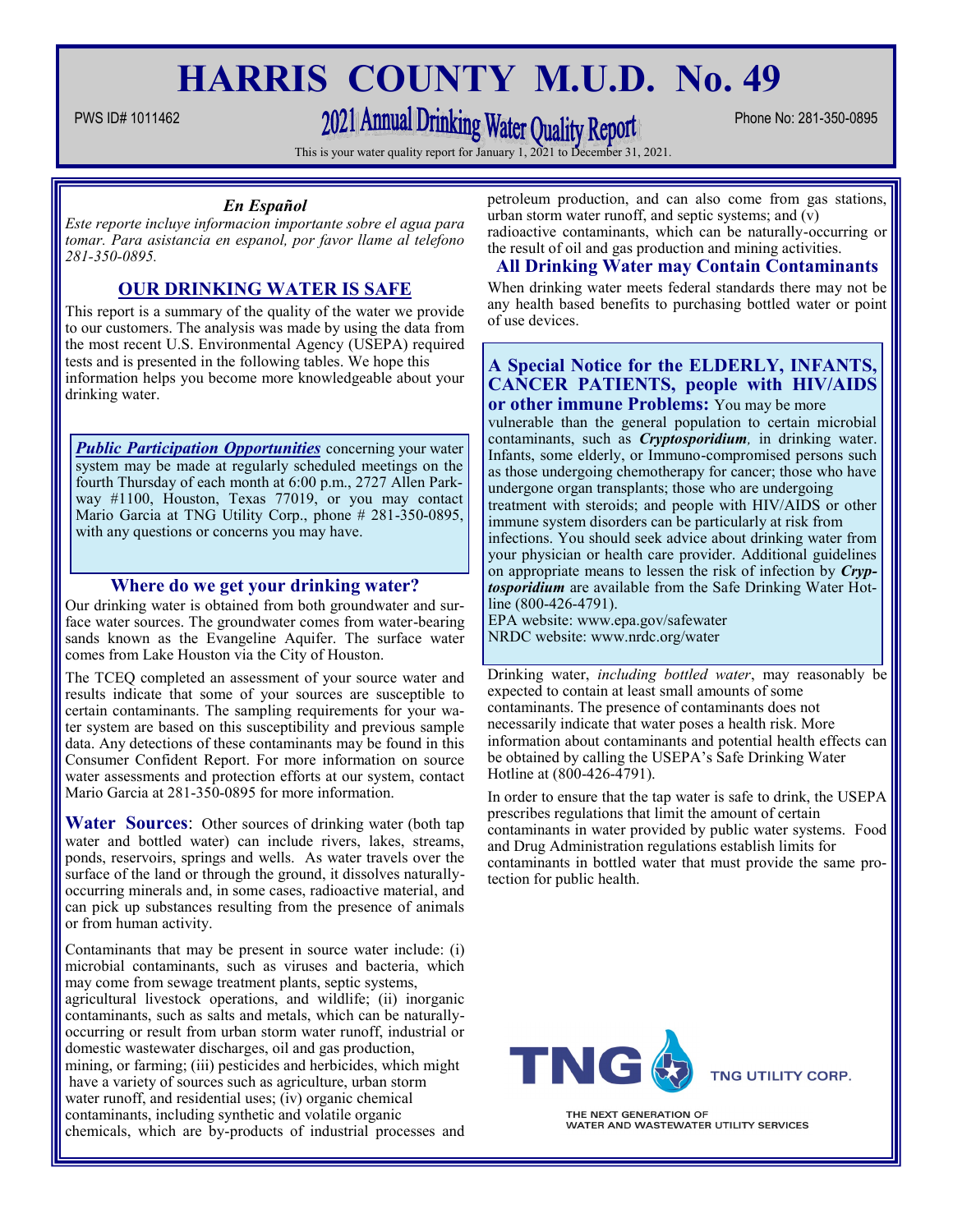#### *About the Following Table*

The following table contains all of the federally regulated or monitored chemical constituents which have been found in your drinking water. USEPA requires water systems to test up to 97 constituents. The data presented in the report is from the most recent testing done in accordance with the regulations.

#### *Abbreviations and Definitions*

**Avg:** Regulatory compliance with some MCLs are based on running annual average of monthly samples. **Maximum Contaminant Level (MCL)** - The highest level of a contaminant that is allowed in drinking water. MCL's are set as close to the MCLG's as feasible using the best available treatment technology.

Level 1 Assessment: A Level 1 assessment is a study of the water system to identify potential problems and determine (if possible) why total coliform bacteria have been found in our water system.

**Maximum Contaminant Level Goal (MCLG)** - The level of contaminant in drinking water below which there is no known or expected risk to health. MCLG's allow for a margin of safety. Level 2 Assessment: A Level 2 assessment is a very detailed study of the water system to identify potential problems and determine (if possible) why an E. coli MCL violation has occurred and/<br>or why total coliform bacteria

Maximum Residual Disinfectant Level (MRDL) - The highest level of disinfectant allowed in drinking water. There is convincing evidence that addition of a disinfectant is necessary for control of microbial contaminants.

**Maximum Residual Disinfectant Level Goal (MRDLG)** - The level of a drinking water disinfectant below which there is no known or expected risk to health. MRDLGs do not reflect the benefits of use of disinfectants to control microbial contamination.

**Treatment Technique (TT)**– A required process intended to reduce the level of a contaminant in drinking water.

Action Level (AL)– The concentration of a contaminant which, if exceeded, triggers treatment or other requirements which a water system must follow.<br>Action Level Goal (ALG)- The level of a contaminant in drinking water bel

**MFL:** million fibers per liter (a measure of asbestos)

**ppm** - milligrams per liter or parts per million-or one ounce in 7,350 gallons of water. **ppb** - micrograms per liter or parts per billion-or one ounce in 7,350,000 gallons of water.

**pCi/l -** pico curies per liter *(a measure of radioactivity)* 

**N/A** - not applicable

**mrem**– millirems per year (a measure of radiation absorbed by the body)

**NTU**-nephelometric turbidity units ( a measure of turbidity)

**ppt**– parts per trillion, or nanograms per liter (ng/L)

**ppq**– parts per quadrillion, or picograms per liter (pg/L)

# *Harris County M.U.D. No. 49 - 2021 Drinking Water Quality Report Data*

|      | <b>Inorganic Constituents:</b><br><b>Collection Constituent</b><br><b>MCLG</b><br>MCL<br>Violation<br>Unit of<br><b>Source of Contaminant</b> |                                         |                                    |    |    |         |    |                                                                                                                                  |  |  |  |  |  |
|------|-----------------------------------------------------------------------------------------------------------------------------------------------|-----------------------------------------|------------------------------------|----|----|---------|----|----------------------------------------------------------------------------------------------------------------------------------|--|--|--|--|--|
| Date |                                                                                                                                               | <b>Highest</b><br><b>Level Detected</b> | Range of<br><b>Detected Levels</b> |    |    | Measure |    |                                                                                                                                  |  |  |  |  |  |
| 2021 | Barium                                                                                                                                        | 0.478                                   | $0.478 - 0.478$                    |    | 2  | ppm     | No | Discharge of drilling wastes; Discharge<br>from metal refineries; Erosion of natural<br>deposits.                                |  |  |  |  |  |
| 2021 | Fluoride                                                                                                                                      | 0.25                                    | $0.25 - 0.25$                      | 4  | 4  | ppm     | No | Erosion of natural deposits; Water additive<br>which promotes strong teeth; Discharge from<br>fertilizer and aluminum factories. |  |  |  |  |  |
| 2021 | Nitrate<br>[measured as nitrogen]                                                                                                             | 0.07                                    | $0.07 - 0.07$                      | 10 | 10 | ppm     | No | Runoff from fertilizer use; Leaching from septic<br>tanks, sewage; Erosion of natural deposits.                                  |  |  |  |  |  |
|      | <b>Disinfectant Residuals:</b>                                                                                                                |                                         |                                    |    |    |         |    |                                                                                                                                  |  |  |  |  |  |

| Year | donstituent                                                                                                                                                                                                                                                                                                                        | Average<br>Level | <b>Range of Detected</b><br>Level (low - high) | <b>MRDLG</b> | Unit of<br>Measure | Violation | <b>Source of Constituent</b>            |
|------|------------------------------------------------------------------------------------------------------------------------------------------------------------------------------------------------------------------------------------------------------------------------------------------------------------------------------------|------------------|------------------------------------------------|--------------|--------------------|-----------|-----------------------------------------|
| 2021 | Chloramine                                                                                                                                                                                                                                                                                                                         | 2.75             | $1.10 - 4.0$                                   |              | ppm                | No        | Disinfectants used to control microbes. |
|      | $\mathbf{D}$ $\mathbf{D}$ $\mathbf{D}$ $\mathbf{D}$ $\mathbf{D}$ $\mathbf{D}$ $\mathbf{D}$ $\mathbf{D}$ $\mathbf{D}$ $\mathbf{D}$ $\mathbf{D}$ $\mathbf{D}$ $\mathbf{D}$ $\mathbf{D}$ $\mathbf{D}$ $\mathbf{D}$ $\mathbf{D}$ $\mathbf{D}$ $\mathbf{D}$ $\mathbf{D}$ $\mathbf{D}$ $\mathbf{D}$ $\mathbf{D}$ $\mathbf{D}$ $\mathbf{$ |                  |                                                |              |                    |           |                                         |

| <b>Disinfection Byproducts:</b> |
|---------------------------------|
|                                 |

|                        | $P$ remarks the $P$ , $P$ requested.  |                      |                          |     |      |                |                  |                                           |
|------------------------|---------------------------------------|----------------------|--------------------------|-----|------|----------------|------------------|-------------------------------------------|
| Collection Constituent |                                       | <b>Average Level</b> | <b>Range of Detected</b> | MCL | MCLG | Unit of        | <b>Violation</b> | <b>Source of Constituent</b>              |
| Date                   |                                       | Detected             | Level (low - high)       |     |      | <b>Measure</b> |                  |                                           |
| 2021                   | Haloacetic Acids<br>(HAA5)            | 10                   | $0 - 21.7$               | 60  | n/a  | ppb            | No               | Byproduct of drinking water disinfection. |
| 2021                   | <b>Total Trihalomethanes</b><br>TTHM) |                      | $0 - 13.9$               | 80  | n/a  | ppb            | No               | Byproduct of drinking water disinfection. |

\*The value in the Highest Level or Average Detected column is the highest average of all HAA5 sample results collected at a location over a year. \*The value in the Highest Level or Average Detected column is the highest average of all TTHM sample results collected at a location over a year.

|                    | <b>Radioactive Contaminants:</b>           |                                         |                                                |            |             |                                  |           |                                         |
|--------------------|--------------------------------------------|-----------------------------------------|------------------------------------------------|------------|-------------|----------------------------------|-----------|-----------------------------------------|
| Collection<br>Date | Constituent                                | <b>Highest Level</b><br><b>Detected</b> | <b>Range of Detected</b><br>Level (low - high) | <b>MCL</b> | <b>MCLG</b> | <b>Unit of</b><br><b>Measure</b> | Violation | <b>Source of Constituent</b>            |
| 2021               | Combined Radium<br>(226/228)               | 2.6                                     | $2.6 - 2.6$                                    |            |             | pCi/L                            | No        | Erosion of natural deposits.            |
| 2021               | Beta/photon emitters                       | 4.7                                     | $4.7 - 4.7$                                    | $\bf{0}$   | 50          | $*$ pCi/L                        | No        | Decay of natural and man-made deposits. |
| 2021               | Gross alpha excluding<br>Radon and uranium |                                         | $7 - 7$                                        |            | 15          | pCi/L                            | No        | Erosion of natural deposits.            |

\*EPA considers 50 pCi/L to be the level of concern for beta particles.

**Unregulated Contaminants :** Unregulated contaminants are those for which the USEPA has not established drinking water standards. The purpose of unregulated contaminant monitoring is to assist USEPA in determining the occurrence of unregulated contaminants in drinking water and whether future regulations are warranted.

| Year | `onstituent_                | Average<br>Level | <b>Range of Detected</b><br>Level (low - high) | ∐nit of<br>Measure | <b>Source of Constituent</b>              |
|------|-----------------------------|------------------|------------------------------------------------|--------------------|-------------------------------------------|
| 2021 | hloroform.                  |                  | J 12.4                                         | ppb                | Byproduct of drinking water disinfection. |
| 2021 | <b>Bromodichloromethane</b> |                  | 9 - 1.6                                        | ppb                | Byproduct of drinking water disinfection. |

**Organics:** TESTING WAIVED, NOT REPORTED, OR NONE DETECTED **Fecal Coliform:** MONTHLY TESTS FOUND NO FECAL COLIFORM BACTERIA **Turbidity:** TESTING WAIVED, NOT REPORTED, OR NONE DETECTED

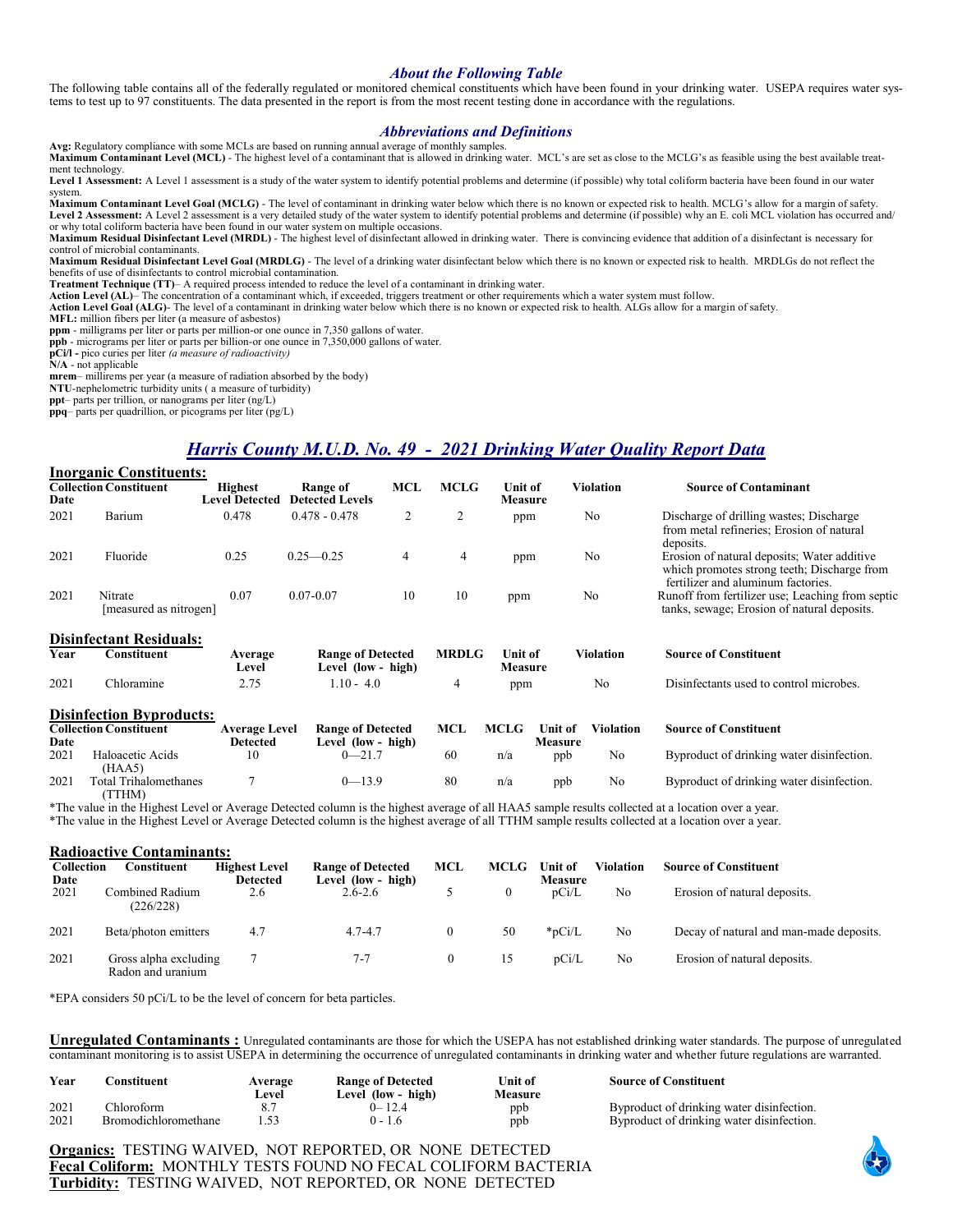# *Harris County M.U.D. No. 49 - 2021 Drinking Water Quality Report Data Continued*

**Lead and Copper:** - These samples are taken from the customer taps. Definitions: Action Level Goal (ALG): The level of a contaminant in drinking water below which there is no known or expected risk to health. ALGs allow for a margin of safety. Action Level: The concentration of a contaminant which, if exceeded, triggers treatment or other requirements which a water system must follow.

| Date<br>Sampled   | donstituent | The 90th | <b>Number of Sites</b><br><b>Percentile Exceeding Action Level</b> | Action<br>Level | Unit of<br>Measure | <b>MCLG</b> | Violation | <b>Source of Contaminant</b>                                                                               |
|-------------------|-------------|----------|--------------------------------------------------------------------|-----------------|--------------------|-------------|-----------|------------------------------------------------------------------------------------------------------------|
| 7/2/2020          | Lead        | 0.692    |                                                                    |                 | ppb                |             | No        | Corrosion of household plumbing systems; erosion of<br>natural deposits.                                   |
| $7/2/2020$ Copper |             | 0.0619   |                                                                    | 1.3             | ppm                | 1.3         | No.       | Corrosion of household plumbing systems; erosion of<br>natural deposits; leaching from wood preservatives. |

The 90th percentile of the Lead/ Copper analysis means the top 10% (highest sample results) of all samples collected.

#### *Secondary Constituents*

Contaminants may be found in drinking water, that may cause taste, color, and odor problems. The taste and odor constituents are called secondary constituents and are regulated by the State of Texas, not USEPA. These types of problems are not necessarily causes for health concerns, but may greatly affect the appearance and taste of your water. For more information on taste, odor or color of drinking water please contact the system's business office at 281-350-0895.

**Secondary and Other Non-Regulated Constituents:** *-* No associated adverse health effects with the following:

| Year | Constituent                      | Average<br>Level | <b>Range of Detected</b><br>Levels (low - high) | Secondary<br>Limit | <b>Unit of</b><br><b>Measure</b> | <b>Source of Constituent</b>                                                          |
|------|----------------------------------|------------------|-------------------------------------------------|--------------------|----------------------------------|---------------------------------------------------------------------------------------|
| 2021 | Chloride                         | 48               | $0 - 48$                                        | N/A                | ppm                              | Naturally occurring soluble mineral salts.                                            |
| 2021 | Fluoride                         | 0.25             | $0 - 0.25$                                      | N/A                | ppm                              | Abundant naturally occurring element.                                                 |
| 2021 | Iron                             | 0.085            | $0 - 0.085$                                     | $\cdot$ 3          | ppm                              | Erosion of natural deposits; iron or steel water delivery<br>equipment or facilities. |
| 2021 | Manganese                        | 0.024            | $0 - 0.024$                                     | .05                | ppm                              | Abundant naturally occurring element.                                                 |
| 2021 | <b>Total Dissolved</b><br>Solids | 264              | $0 - 264$                                       | N/A                | ppm                              | in the metal industry.<br>Erosion of natural deposits                                 |
| 2021 | Sulfate                          |                  | $0 - 7$                                         | 300                | ppm                              | Abundant naturally occurring element.                                                 |

#### **Coliform Bacteria**

| <b>Maximum</b><br><b>Contaminant Level</b><br>Goal | Highest No. of<br><b>Total Coliform</b><br>Maximum<br><b>Positive</b><br>Contaminant<br>Level |  | Coli Maximum<br><b>Contaminant Level</b> | Fecal Coliform or E. Total No. of Positive<br>E. Coli or<br><b>Fecal Coliform</b><br><b>Samples</b> | <b>Violation</b> | <b>Likely Source of Contamination</b> |  |
|----------------------------------------------------|-----------------------------------------------------------------------------------------------|--|------------------------------------------|-----------------------------------------------------------------------------------------------------|------------------|---------------------------------------|--|
|                                                    | 1 positive<br>monthly sample.                                                                 |  | N/A                                      |                                                                                                     | N                | Naturally present in the environment. |  |

# **Recommended Additional Health Information for Lead in Drinking Water:**

*"If present, elevated levels of lead can cause serious health problems, especially for pregnant women and young children. Lead in drinking water is primarily from materials and components associated with service lines and home plumbing. This water supply is responsible for providing high quality drinking*  water, but cannot control the variety of materials used in home plumbing components. When your water *has been sitting for several hours, you can minimize the potential for lead exposure by flushing your tap for 30 seconds to 2 minutes before using water for drinking or cooking. If you are concerned about lead in your water, you may wish to have your water tested by an approved laboratory. Information on lead in drinking water, testing methods, and steps you can take to minimize exposure is available from the Safe Drinking Water Hotline or at http://www.epa.gov/safewater/lead."*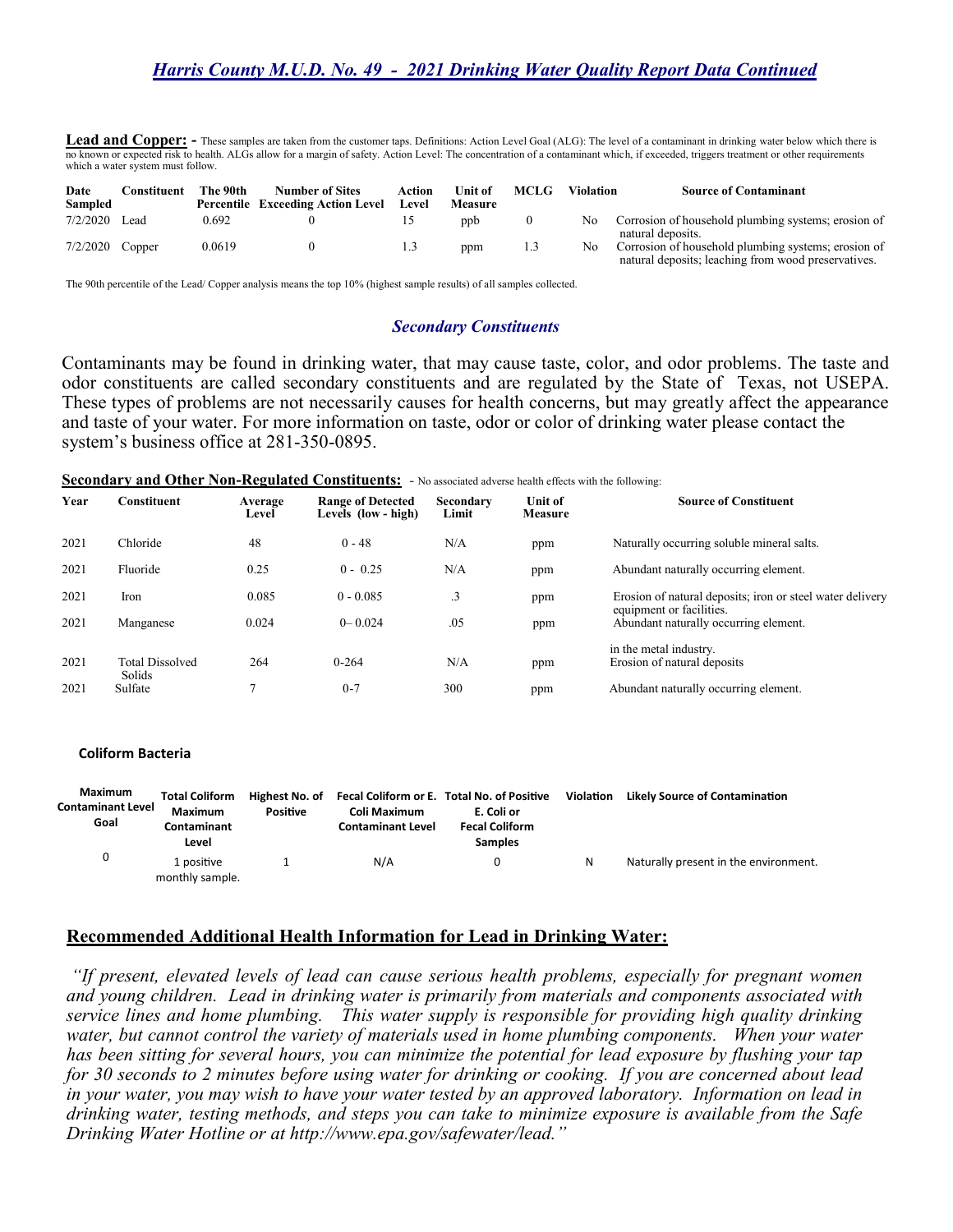*Harris County M.U.D. 49 purchases surface water from City of Houston, mandated under Harris Galveston Subsidence District from Lake Houston, Trinity River Canal and Lynchburg Reservoir located in Harris County and below is the constituents levels for the water they supply. For more water quality information call the City of Houston Public Works and Engineering Department at 832-395-2500*

#### **Coliform Bacteria**

| <b>Maximum Con-</b><br>taminant Level<br>Goal | <b>Total Coliform</b><br><b>Maximum Con-</b><br>taminant Level | <b>Positive</b> | Highest No. of   Fecal Coliform or E. Total No. of Positive<br><b>Coli Maximum Con-I</b><br>taminant Level | E. Coli or Fecal<br><b>Coliform Samples</b> | Violation | <b>Likely Source of Contamination</b> |  |
|-----------------------------------------------|----------------------------------------------------------------|-----------------|------------------------------------------------------------------------------------------------------------|---------------------------------------------|-----------|---------------------------------------|--|
| 0                                             | 5% of monthly<br>samples are posi-<br>tive.                    | 2.6             |                                                                                                            |                                             |           | Naturally present in the environment. |  |

| Lead and<br>Copper | Date<br>Sampled | <b>MCLG</b> | Action Level (AL) | 90th<br>Percentile | # Sites<br>Over AL | <b>Units</b> | <b>Violation</b> | <b>Likely Source of Contamination</b>                                                                              |
|--------------------|-----------------|-------------|-------------------|--------------------|--------------------|--------------|------------------|--------------------------------------------------------------------------------------------------------------------|
| Copper             | 2021            | 1.3         | 1.3               | 0.1144             | 0                  | ppm          | N                | Erosion of natural deposits;<br>Leaching from wood preserva-<br>tives; Corrosion of household<br>plumbing systems. |
| Lead               | 2021            |             | 15                | 3.4                |                    | ppb          | N                | Corrosion of household plumbing<br>systems; Erosion of natural depos-<br>its.                                      |

| <b>Disinfection By-Products</b>        | Collection<br>Date | <b>Highest Level</b><br><b>Detected</b> | Range of<br><b>Individual</b><br><b>Samples</b> | <b>MCLG</b>              | <b>MCL</b> | <b>Units</b> | <b>Violation</b> | <b>Likely Source of Contamination</b>           |
|----------------------------------------|--------------------|-----------------------------------------|-------------------------------------------------|--------------------------|------------|--------------|------------------|-------------------------------------------------|
| Haloacetic Acids (HAA5)                | 2021               | 27                                      | $0 - 34.2$                                      | No goal for<br>the total | 60         | ppb          | N                | By-product of drinking water<br>disinfection.   |
| <b>Total Trihalomethanes</b><br>(TTHM) | 2021               | 38                                      | $0 - 52$                                        | No goal for<br>the total | 80         | ppb          | N                | By-product of drinking water disinfec-<br>tion. |

\*The value in the Highest Level or Average Detected column is the highest average of all TTHM and HAA5 sample results collected at a location over a year

| Inorganic<br><b>Contaminants</b>  | Collection<br>Date | <b>Highest Level</b><br><b>Detected</b> | Range of Indi-<br>vidual Samples | <b>MCLG</b>    | <b>MCL</b>    | <b>Units</b> | Violation | <b>Likely Source of Contamination</b>                                                                                                 |
|-----------------------------------|--------------------|-----------------------------------------|----------------------------------|----------------|---------------|--------------|-----------|---------------------------------------------------------------------------------------------------------------------------------------|
| Arsenic                           | 2021               | 5.                                      | $0 - 5.3$                        | $\Omega$       | 10            | ppb          | N         | Erosion of natural deposits; Runoff<br>from orchards; Runoff from glass and<br>electronics production wastes.                         |
| <b>Barium</b>                     | 2021               | 0.35                                    | $0.0396 - 0.35$                  | $\overline{2}$ | $\mathcal{P}$ | ppm          | N         | Discharge of drilling wastes; Discharge<br>from metal refineries; Erosion of natu-<br>ral deposits.                                   |
| Cyanide                           | 2021               | 140                                     | $0 - 140$                        | 200            | 200           | ppb          | N         | Discharge from plastic and fertilizer<br>factories; Discharge from steel/metal<br>factories.                                          |
| <b>Fluoride</b>                   | 2021               | 0.4                                     | $0 - 0.37$                       | 4              | 4.0           | ppm          | N         | Erosion of natural deposits; Water<br>additive which promotes strong teeth;<br>Discharge from fertilizer and alumi-<br>num factories. |
| Nitrate [measured as<br>Nitrogen] | 2021               | 1                                       | $0 - 0.64$                       | 10             | 10            | ppm          | N         | Runoff from fertilizer use; Leaching<br>from septic tanks, sewage; Erosion of<br>natural deposits.                                    |
| <b>Selenium</b>                   | 2021               | 4.5                                     | $0 - 4.5$                        | 50             | 50            | ppb          | N         | Discharge from petroleum and metal<br>refineries; Erosion of natural deposits;<br>Discharge from mines.                               |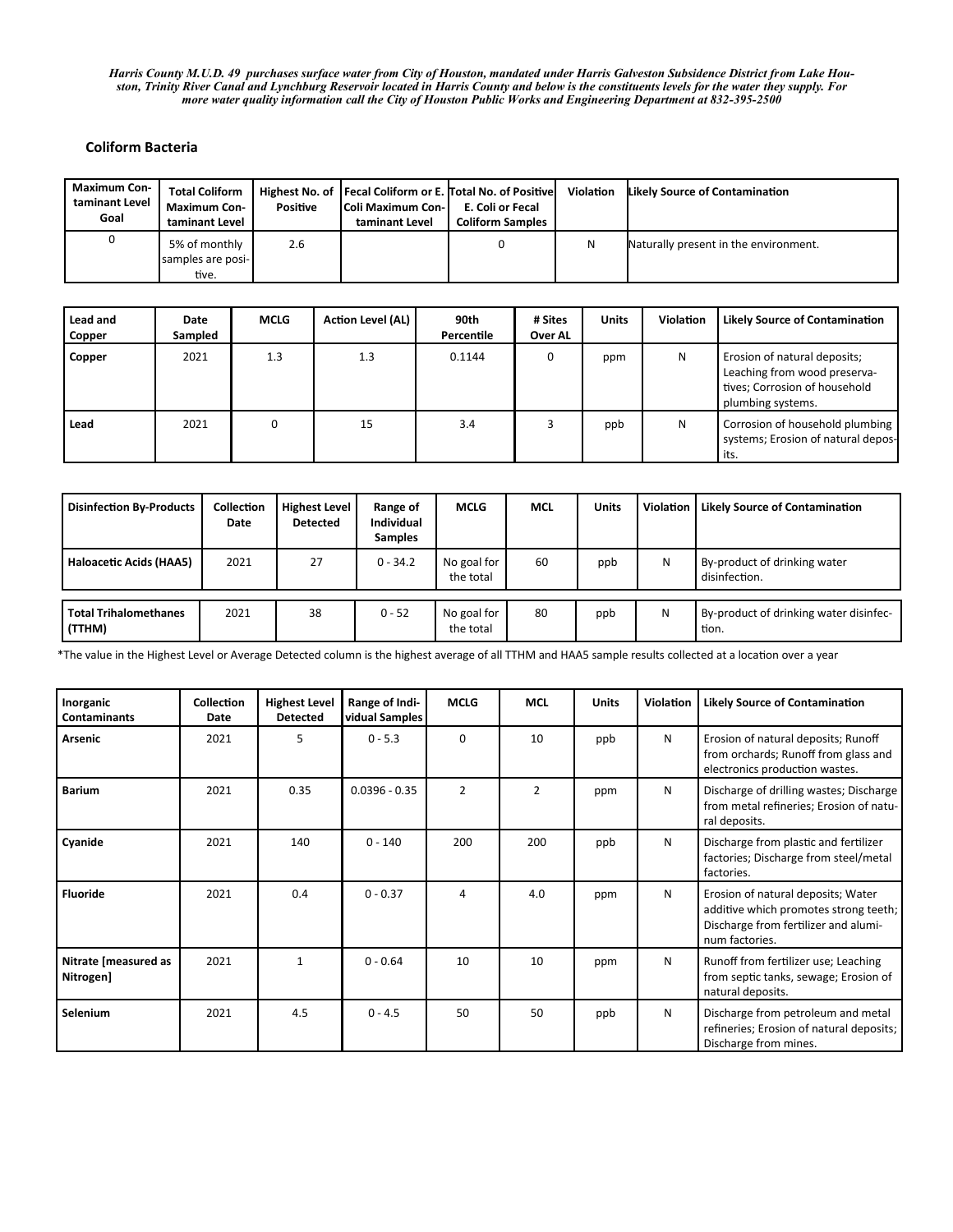| Radioactive<br><b>Contaminants</b>         | <b>Collection</b><br>Date | <b>Highest Level</b><br><b>Detected</b> | Range of Indi-<br>vidual Samples | <b>MCLG</b> | <b>MCL</b> | <b>Units</b> | Violation | <b>Likely Source of Contamination</b>      |
|--------------------------------------------|---------------------------|-----------------------------------------|----------------------------------|-------------|------------|--------------|-----------|--------------------------------------------|
| <b>Beta/photon emitters</b>                | 2021                      | 6.6                                     | $0 - 6.6$                        | $\Omega$    | 50         | pCi/L*       | N         | Decay of natural and man-made<br>deposits. |
| <b>Combined Radium</b><br>226/228          | 2021                      |                                         | $0 - 2.48$                       | 0           | 5          | pCi/L        | N         | Erosion of natural deposits.               |
| Gross alpha excluding<br>radon and uranium | 2021                      | 15.1                                    | $0 - 15.1$                       | 0           | 15         | pCi/L        | N         | Erosion of natural deposits.               |
| <b>Uranium</b>                             | 2021                      | 11.4                                    | $0 - 11.4$                       | 0           | 30         | ug/1         | N         | Erosion of natural deposits.               |

\*EPA considers 50 pCi/L to be the level of concern for beta particles.

| <b>Synthetic organic</b><br>contaminants<br>including pesticides<br>and herbicides | <b>Collection</b><br>Date | <b>Highest Level</b><br><b>Detected</b> | Range of Indi-<br>vidual Samples | <b>MCLG</b> | <b>MCL</b> | <b>Units</b> | Violation | <b>Likely Source of Contamination</b>            |
|------------------------------------------------------------------------------------|---------------------------|-----------------------------------------|----------------------------------|-------------|------------|--------------|-----------|--------------------------------------------------|
| <b>Atrazine</b>                                                                    | 2021                      |                                         | $0 - 0.64$                       | 3           |            | ppb          | N         | Runoff from herbicide used on row<br>crops.      |
| Di (2-ethylhexyl)<br>phthalate                                                     | 2021                      |                                         | $0 - 2.3$                        | 0           | 6          | ppb          | N         | Discharge from rubber and chemical<br>factories. |
| <b>Simazine</b>                                                                    | 2021                      | 0.1                                     | $0 - 0.1$                        | 4           | 4          | ppb          | N         | Herbicide runoff.                                |

| <b>Volatile Organic</b><br><b>Contaminants</b> | <b>Collection Date Highest Level</b> | <b>Detected</b> | Range of Indi-<br>vidual Samples | <b>MCLG</b> | <b>MCL</b> | <b>Units</b> | Violation | <b>Likely Source of Contamination</b>                                     |
|------------------------------------------------|--------------------------------------|-----------------|----------------------------------|-------------|------------|--------------|-----------|---------------------------------------------------------------------------|
| Ethylbenzene                                   | 2021                                 |                 | $0 - 1$                          | 700         | 700        | ppb          | N         | Discharge from petroleum refineries.                                      |
| <b>Toluene</b>                                 | 2021                                 | 0.001           | $0 - 0.001$                      |             |            | ppm          | N         | Discharge from petroleum factories.                                       |
| Xylenes                                        | 2021                                 | 0.0054          | $0 - 0.0054$                     | 10          | 10         | ppm          | N         | Discharge from petroleum factories;<br>Discharge from chemical factories. |

### **Turbidity**

|                                | <b>Level Detected</b> | Limit<br>Treatment)<br>Technique) | <b>Violation</b> | <b>Likely Source of Contamination</b> |
|--------------------------------|-----------------------|-----------------------------------|------------------|---------------------------------------|
| Highest single measurement     | 0.49 NTU              | 1 NTU                             | N                | Soil runoff.                          |
| Lowest monthly % meeting limit | 99%                   | 0.3 NTU                           | N                | Soil runoff.                          |

Information Statement: Turbidity is a measurement of the cloudiness of the water caused by suspended particles. We monitor it because it is a good indicator of water quality and the effectiveness of our filtration system and disinfectants.